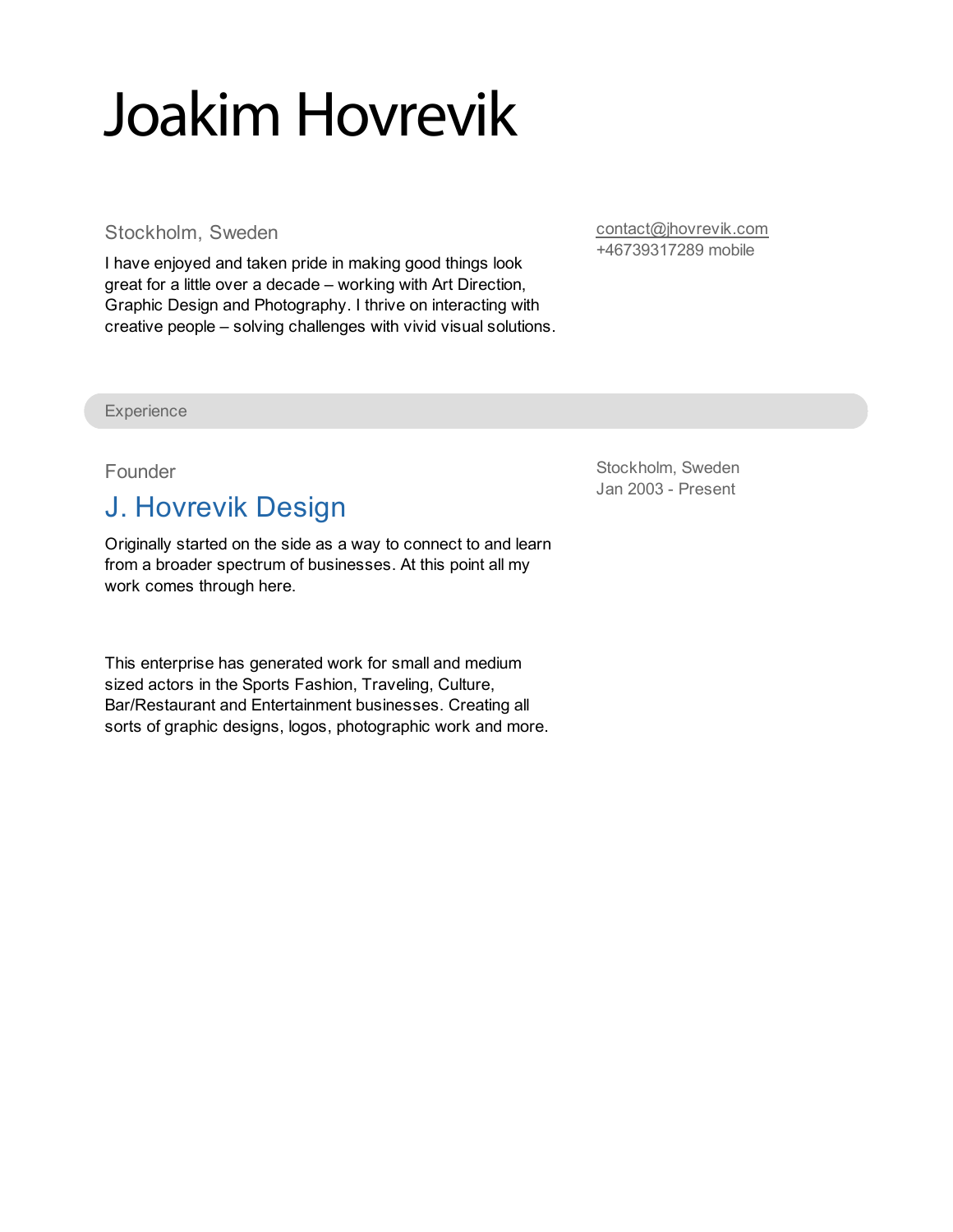Art Director / Graphic Designer

## The [Göteborg](http://www.opera.se) Opera

During the years at The Göteborg Opera I had the privilege to create marketing designs for many dance, opera and concert productions. The Göteborg Opera is one of the leading opera houses in Northern Europe – attracting prominent artists and teams from around the world. A house that simmers with ambition, talent and hard work.

I was responsible for designing and producing the key part of The Göteborg Opera's printed communication, ads, branding items etc. Major projects; the extensive yearly programme and numerous concept designs used to market opera, dance, musical and concert productions. These concepts act as templates for each production's visual appearance in a wide range of marketing channels, both offline and online. Also frequently performing photographic work.

#### Photographic Excursion

### 6 months / 9 countries

A six month photographic journey to Rwanda, Uganda, Madagascar, South Africa, Lesotho, Sri Lanka, Australia, New Zealand and Indonesia. Resulted in a 240-page photo book - "It might have been a tuesday", late 2012.

Webmaster / Graphic Designer

## The [Göteborg](http://www.opera.se) Opera

Responsible for function, content and development of www.opera.se. Also working a great deal with visual design work, focused on the recording and editing of video clips for the web. Involved in and technically responsible for the corporate presence on Facebook and for the major digital newsletters sent out from the opera. Also frequently performing photographic work.

Göteborg, Sweden Mar 2012 - Apr 2013

Göteborg, Sweden Feb 2005 - Aug 2011

Global Sep 2011 - Feb 2012